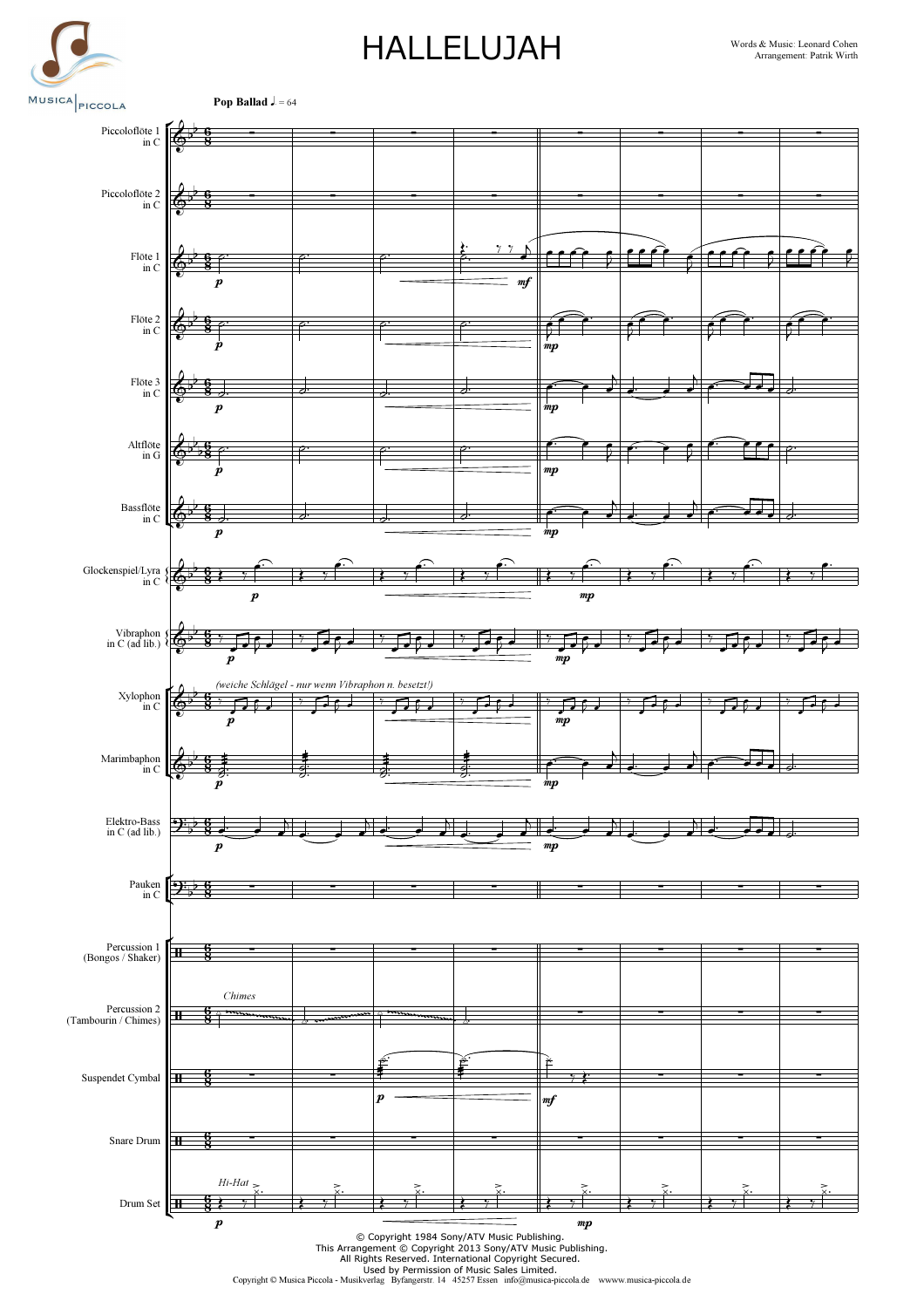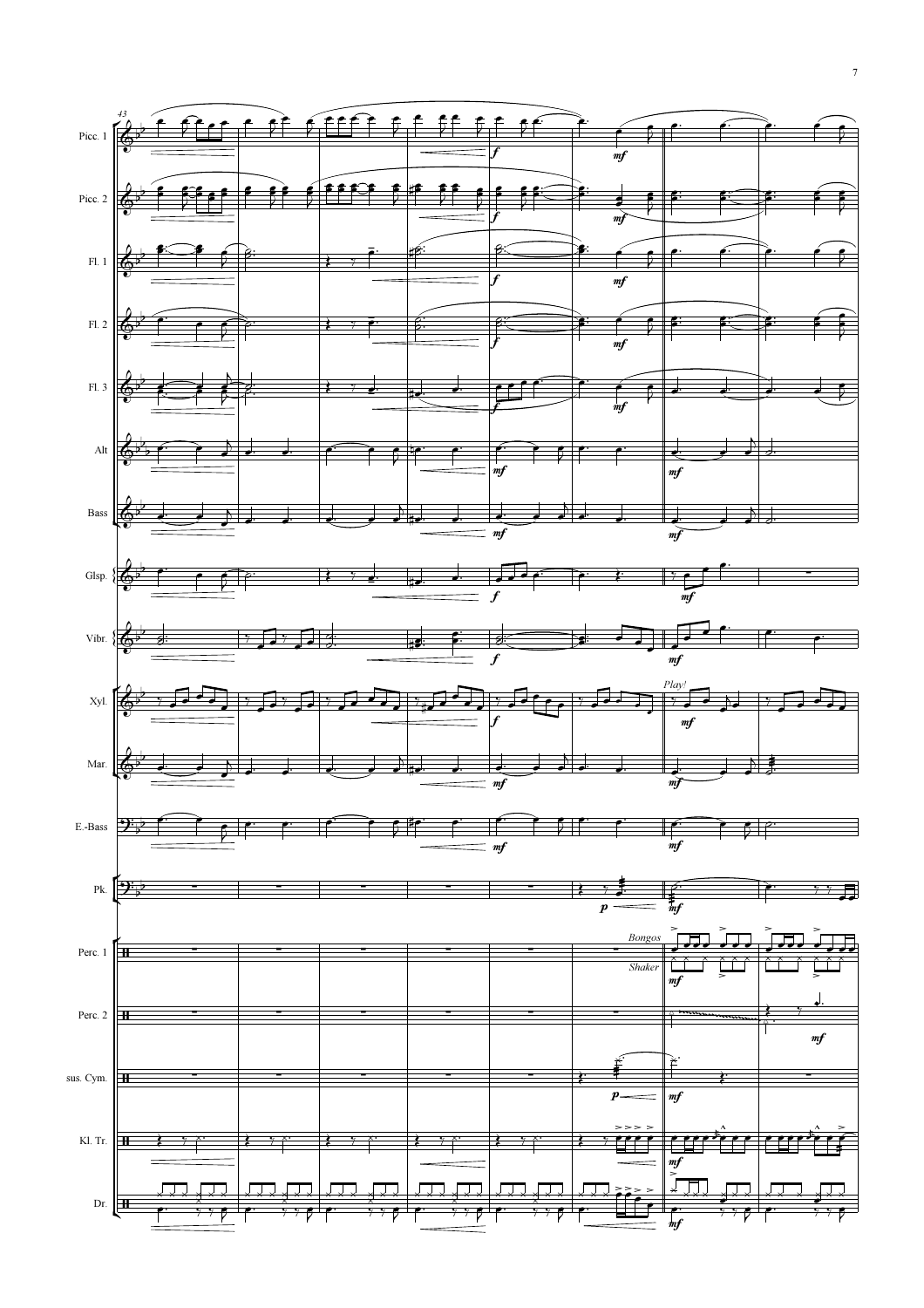

## HALLELUJAH

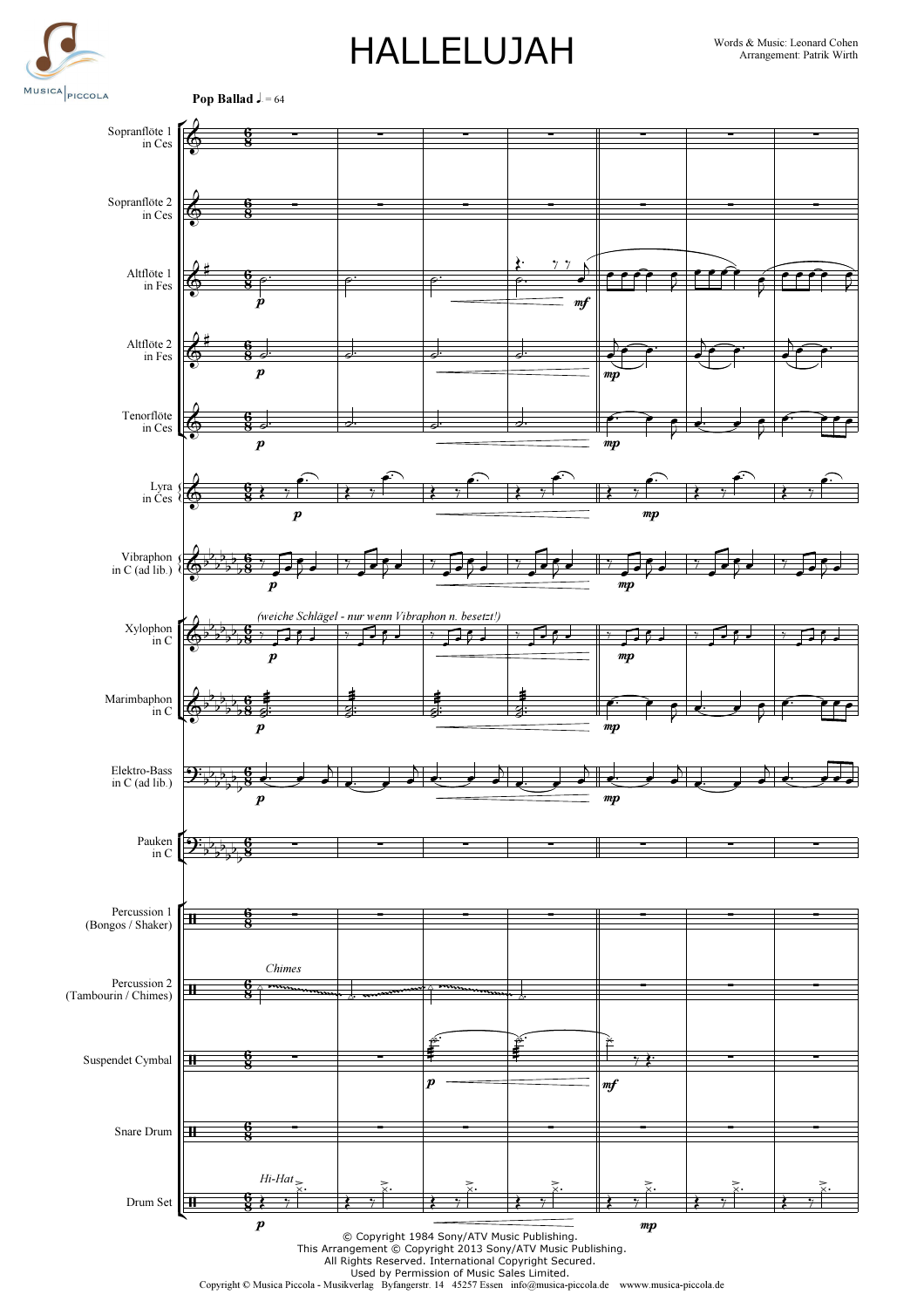![](_page_3_Figure_0.jpeg)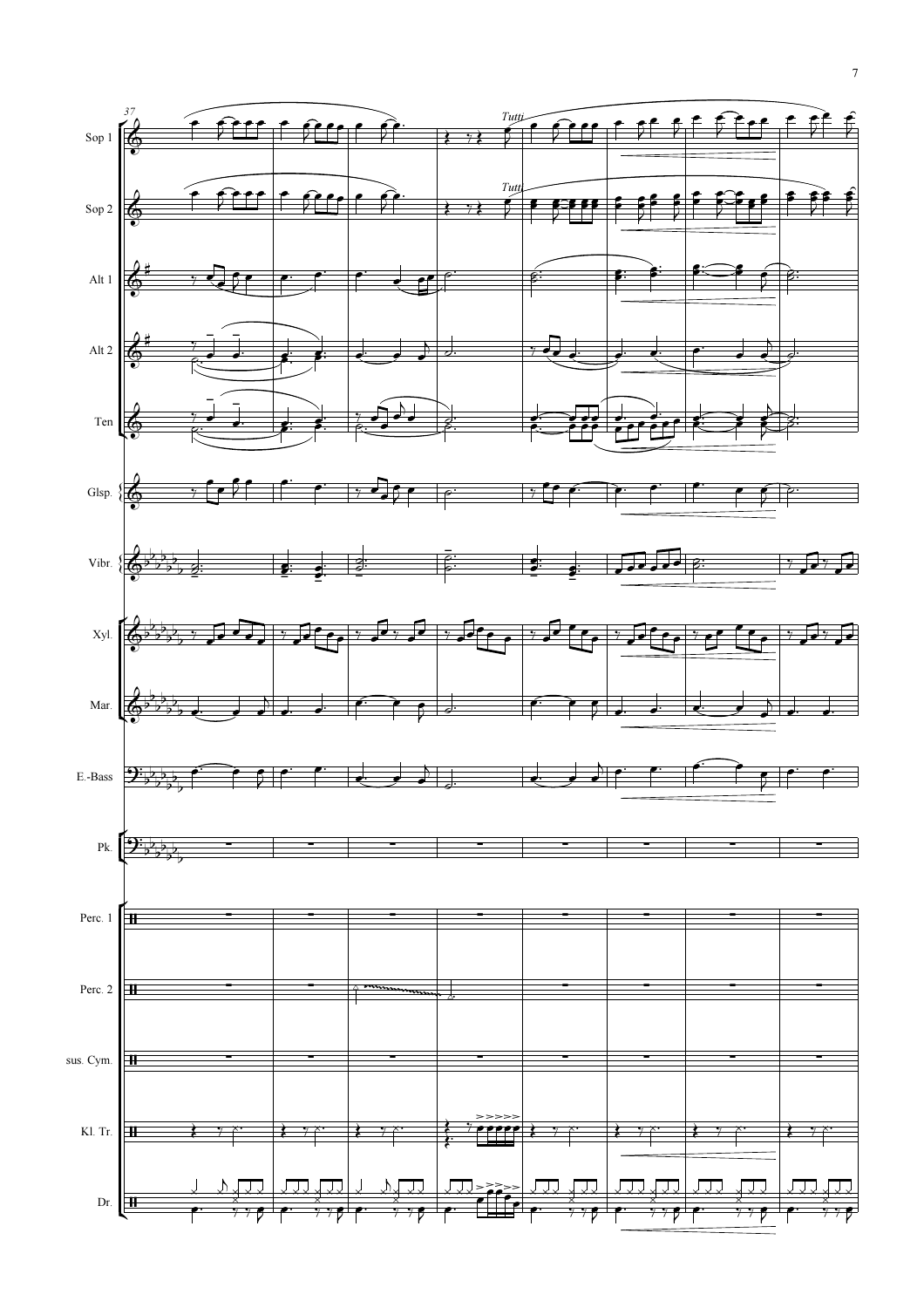Flöte 1 in C<br>
HALLELUJAH

![](_page_4_Picture_2.jpeg)

Words & Music: Leonard Cohen Arrangement: Patrik Wirth

![](_page_4_Figure_4.jpeg)

Used by Permission of Music Sales Limited.<br>Copyright © Musica Piccola - Musikverlag Byfangerstr. 14 45257 Essen info@musica-piccola.de wwww.musica-piccola.de